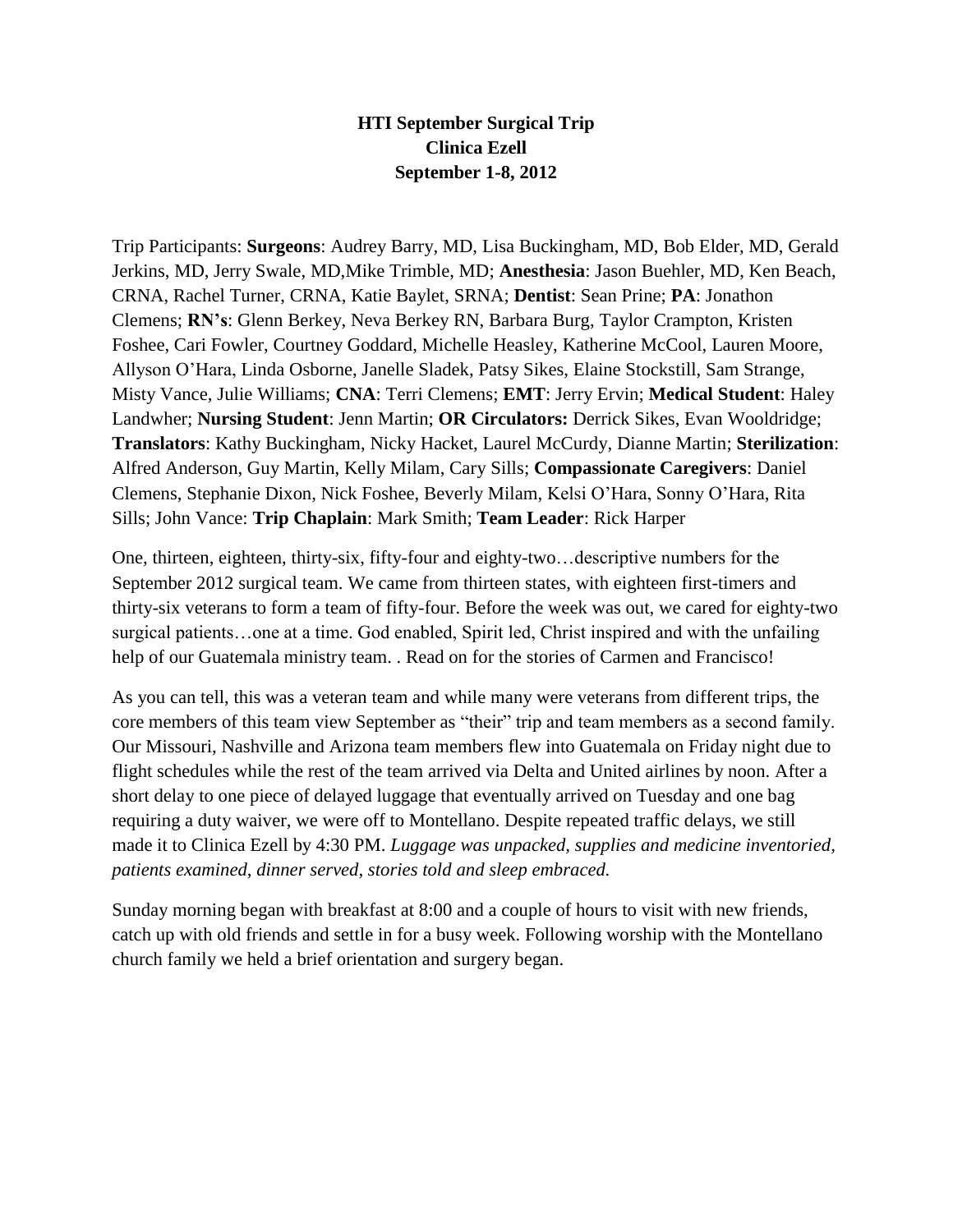As is often the case, we were a bit ambitious in scheduling patients for our first day and we ended up moving three patients to Monday's schedule. Nevertheless, we completed surgery on fourteen patients. The most challenging case of the day was a skin graft patient and the Padgett Dermatone worked like a charm in harvesting the graft. Julio Ixot would be with us for the entire week as we wanted to insure he did not apply any pressure to the graft on the bottom of his foot and we wanted to make the first dressing change.

Since we had moved three patients to Monday's schedule, we began the day with a daunting list…twenty-one patients. (Seven GYN cases, ten general cases and four urology cases.) Despite a large case load, one OR room was done in time for supper when it began at 7:00 PM and the other rooms finished up a bit later. Fatigue was evident and the excitement of being in Guatemala to serve began to wear off. Mark Smith served as our trip chaplain throughout the week and on his first night, provided some insight into Jesus and what it meant to be called a rabbi and the process for achieving such recognition even before he began identifying himself as the Son of God. Mark's easy style and biblical knowledge blessed us all week long.

After two long days, we were surprised by a light load on Tuesday, only thirteen patients. We had a couple of patients who did not show up for consults, one whose hematocrit was too low and another who complained of radiating pain down her arm. Better to be cautious!

Dr. Jerry Swale arrived Tuesday afternoon for some special cases requiring his ophthalmic skills in strabismus surgery. Jerry began coming for these cases two years ago and in year one completed two surgeries, year two three and this year we had seven cases lined up. Carmen would be his first surgical case on Wednesday.

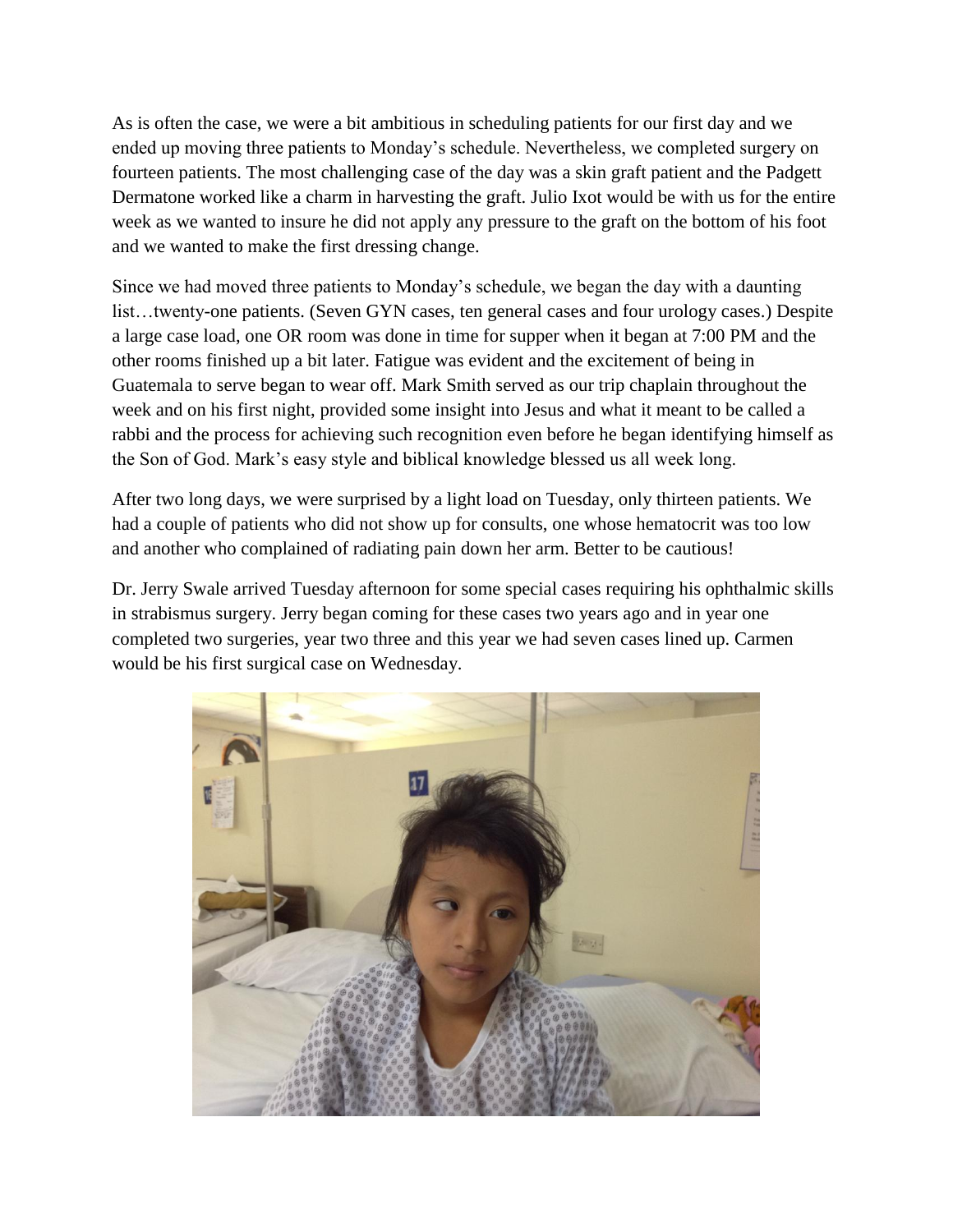As you can see in the photo below, Carmen's surgery was a success and she is looking forward to going to school. Her esotropia was so severe, and the teasing and ridicule so intense, she had been unable to attend school.



Twenty-three cases on Wednesday and one more special story!

Francisco Perez was an eighteen month old baby when he was first seen by one of our dentists, Dr. Heidy Alonzo, at a mobile clinic in August. Francisco had a large mass growing under his tongue that was making it difficult to swallow. Our ENT's saw Francisco on their last day at Clinica Ezell in August, but with the team preparing to leave, the diagnosis uncertain, surgery risky and no one remaining to provide follow up care, Francisco was deferred until September. By now, the mass had grown, it was obstructing his airway and a minor cold or sinus congestion would have led to Francisco's death. After confirming it was a cyst and not a solid mass with our ultrasound, surgery was successfully performed and Francisco is doing great. He didn't' know what to do with his tongue for a while as he had grown accustomed to it being pressed against his palate, but within a few hours he was eating up a storm.